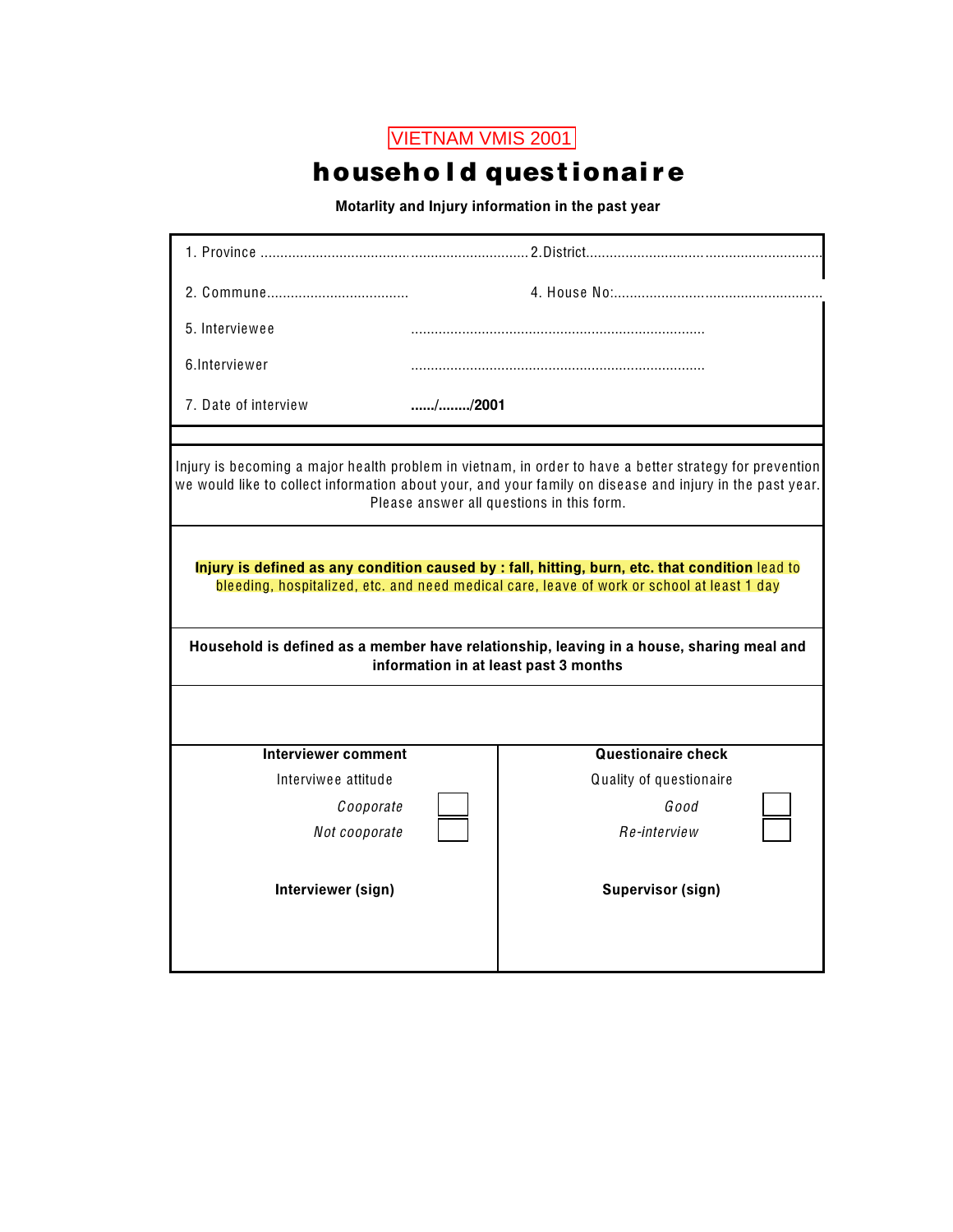# **METNAM VMIS 2001**<br>**household information**

|                     |                                                                                  | question                           |     |   |                |                                | answer           | code |
|---------------------|----------------------------------------------------------------------------------|------------------------------------|-----|---|----------------|--------------------------------|------------------|------|
| H1                  | How many family member are living in this house in last 12                       |                                    |     |   |                |                                |                  |      |
|                     | months                                                                           |                                    |     |   |                |                                |                  |      |
| H <sub>2</sub>      | Please give name, gender, age, education, occupation of<br>each household member |                                    |     |   |                |                                |                  |      |
|                     |                                                                                  |                                    |     |   |                |                                |                  |      |
| no                  | <b>Name</b>                                                                      |                                    | Sex |   | Date of birth  | <b>Education</b>               | <b>Occupatio</b> |      |
|                     |                                                                                  |                                    | M   | F |                |                                | n                |      |
| 1                   |                                                                                  |                                    |     |   |                |                                |                  |      |
| $\overline{2}$<br>3 |                                                                                  |                                    |     |   |                |                                |                  |      |
| $\overline{4}$      |                                                                                  |                                    |     |   |                |                                |                  |      |
| $\overline{5}$      |                                                                                  |                                    |     |   |                |                                |                  |      |
| $\overline{6}$      |                                                                                  |                                    |     |   |                |                                |                  |      |
| $\overline{7}$      |                                                                                  |                                    |     |   |                |                                |                  |      |
| 8<br>9              |                                                                                  |                                    |     |   |                |                                |                  |      |
| 10                  |                                                                                  |                                    |     |   |                |                                |                  |      |
|                     |                                                                                  |                                    |     |   |                |                                |                  |      |
| 1. Ilitterate       | <b>Education</b>                                                                 | <b>Occupation</b>                  |     |   |                |                                |                  |      |
|                     | 2. Primary school                                                                | 1. Farmer<br>2. Government officer |     |   | 8. Retired     | 9. Retired because poor health |                  |      |
|                     | 3. Lower secondary school                                                        | 3. Petty trader                    |     |   | 10. Unemployed |                                |                  |      |
|                     | 4. Upper secondary school<br>5. Vocational school                                | 4. Employed<br>5. Studying         |     |   | 11. Other      |                                |                  |      |
|                     | 6. Undergraduate level                                                           | 6. Children                        |     |   |                |                                |                  |      |
|                     | 7. Graduate level                                                                | 7. Handicraft                      |     |   |                |                                |                  |      |
| 8. Children         |                                                                                  |                                    |     |   |                |                                |                  |      |
|                     |                                                                                  |                                    |     |   |                |                                |                  |      |
|                     | Please give us the number of following equipment in your house                   |                                    |     |   |                |                                |                  |      |
|                     | -Bycle                                                                           |                                    |     |   |                |                                |                  |      |
| H <sub>3</sub>      | - Motorcycle                                                                     |                                    |     |   |                |                                |                  |      |
|                     | - Car/small van                                                                  |                                    |     |   |                |                                |                  |      |
|                     | $- TV$                                                                           |                                    |     |   |                |                                |                  |      |
|                     | - Radio/Cassette                                                                 |                                    |     |   |                |                                |                  |      |
|                     |                                                                                  |                                    |     |   |                |                                |                  |      |
|                     | Monthly income of your family                                                    |                                    |     |   |                |                                |                  |      |
|                     | $0 - 99.000$ VN §<br>1.                                                          |                                    |     |   |                |                                |                  |      |
|                     | 2.<br>100.000 - 249.000 VN §                                                     |                                    |     |   |                |                                |                  |      |
|                     | 3 <sub>1</sub><br>250.000 - 499.000 VN §                                         |                                    |     |   |                |                                |                  |      |
|                     | 4.<br>500.000 - 749.000 VN §                                                     |                                    |     |   |                |                                |                  |      |
|                     | 5 <sup>1</sup><br>750.000 - 999.000 VN §                                         |                                    |     |   |                |                                |                  |      |
|                     | 6: 1.000.000 - 1.499.000 VN§                                                     |                                    |     |   |                |                                |                  |      |
| H <sub>4</sub>      | 7: 1.500.000 - 1.999.000 VN§                                                     |                                    |     |   |                |                                |                  |      |
|                     | 8: 2.000.000 - 2.499.000 VN§                                                     |                                    |     |   |                |                                |                  |      |
|                     | 9: 2.500.000 - 2.999.000 VN §                                                    |                                    |     |   |                |                                |                  |      |
|                     | 10: 3.000.000 - 3.499.000 VN §                                                   |                                    |     |   |                |                                |                  |      |
|                     | 11: 3.500.000 - 3.999.000 VN §                                                   |                                    |     |   |                |                                |                  |      |
|                     | 12: 4.000.000 - 6.499.000 VN §                                                   |                                    |     |   |                |                                |                  |      |
|                     | 13: Tr <sup>a</sup> n 6.500.000 VN§                                              |                                    |     |   |                |                                |                  |      |
|                     | 14: Tõ chèi tr¶ lêi                                                              |                                    |     |   |                |                                |                  |      |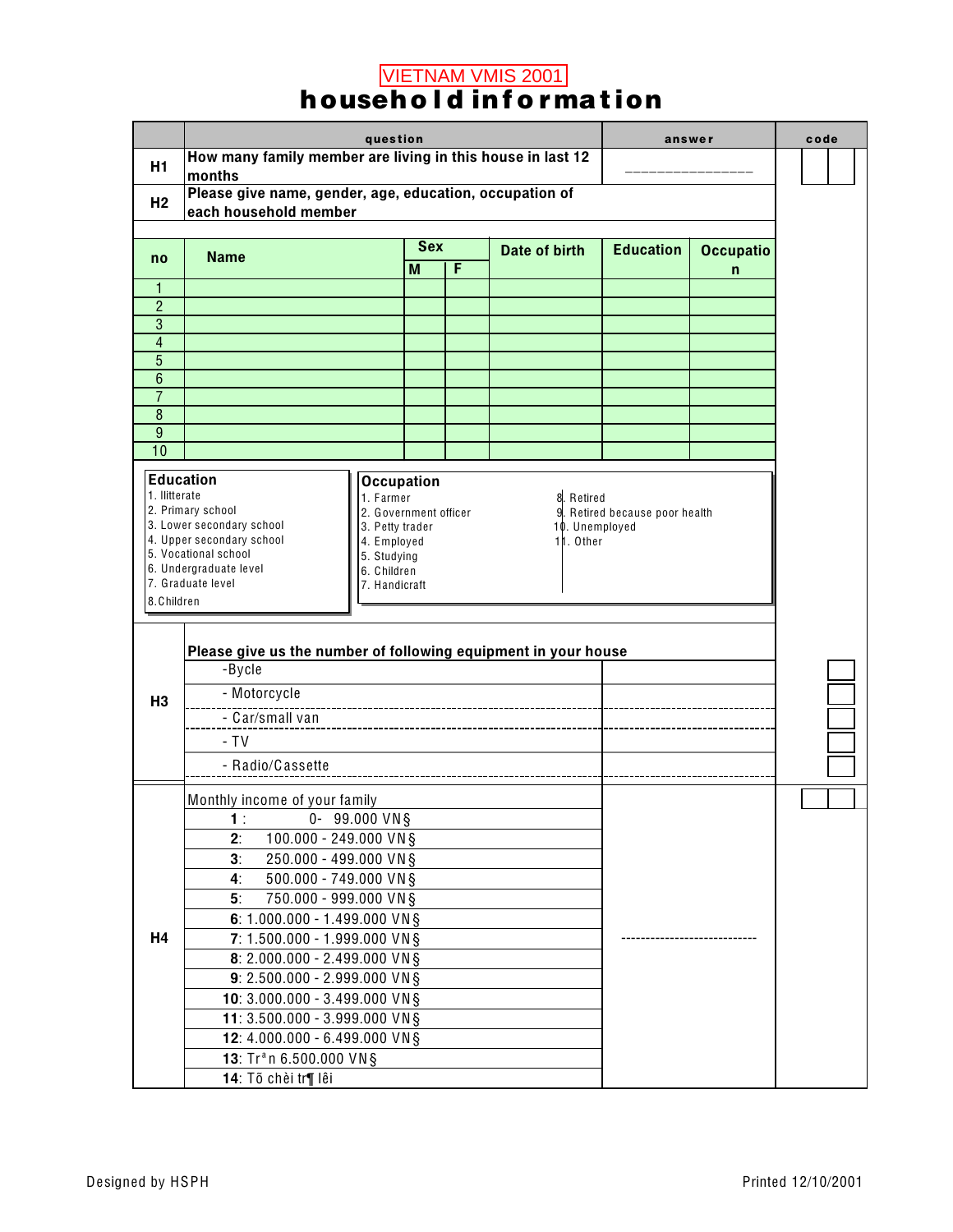| H <sub>5</sub> | In the past 12 months, is there anyone in your family has injured/feel ill/ that made the<br>person limit daily activities at least 1 day/or went to hospital/or died |  |
|----------------|-----------------------------------------------------------------------------------------------------------------------------------------------------------------------|--|
|                | 1: Yes<br>2:N <sub>0</sub><br>3: Not answer<br><b>Stop</b><br>4: Don't know                                                                                           |  |

#### List all cases: disease, injuried, death in following table  $\theta$

| ΤT  | Name           | Sex | DOB |     | Disease/Death Cause |     | Injuried cause DOD |     |                    |
|-----|----------------|-----|-----|-----|---------------------|-----|--------------------|-----|--------------------|
| (1) | $\overline{2}$ | (3) |     | (4) | (5)                 | (6) |                    | (8) |                    |
|     |                |     |     |     |                     |     |                    |     |                    |
|     |                |     |     |     |                     |     |                    |     |                    |
|     |                |     |     |     |                     |     |                    |     | ri <sup>a</sup> ng |
|     |                |     |     |     |                     |     |                    |     |                    |
|     |                |     |     |     |                     |     |                    |     |                    |
|     |                |     |     |     |                     |     |                    |     | NhĚp tÔp           |
|     |                |     |     |     |                     |     |                    |     |                    |
|     |                |     |     |     |                     |     |                    |     |                    |
|     |                |     |     |     |                     |     |                    |     |                    |
|     |                |     |     |     |                     |     |                    |     |                    |

| $(3)$ 1- Male; 2: Female          | (7) Injury causes                     |
|-----------------------------------|---------------------------------------|
|                                   | 1: Transportation related             |
| $(4)$ Date of birth               | 2: Sharp object: knife, sharp objects |
|                                   | 3: Drowning                           |
| $(5)$ 1: Disease/Injury; 2: Death | 4: Food poisioning                    |
|                                   | 5: Poisioning                         |
| (6) 1: Communicable disease       | 6: Fall                               |
| 2: Chronic disease                | 7: Assaulted                          |
| 3: Injury related                 | 8: Thunder                            |
| 4: Other                          | 9: Electric shock                     |
|                                   | 10: Animal bite                       |
| (8) Date of death                 | $11:$ Burn                            |
|                                   | 12: Suffodination                     |
|                                   | 13: Natural objects                   |
|                                   | 14: machinary                         |
|                                   | 15: Suicide                           |
|                                   |                                       |

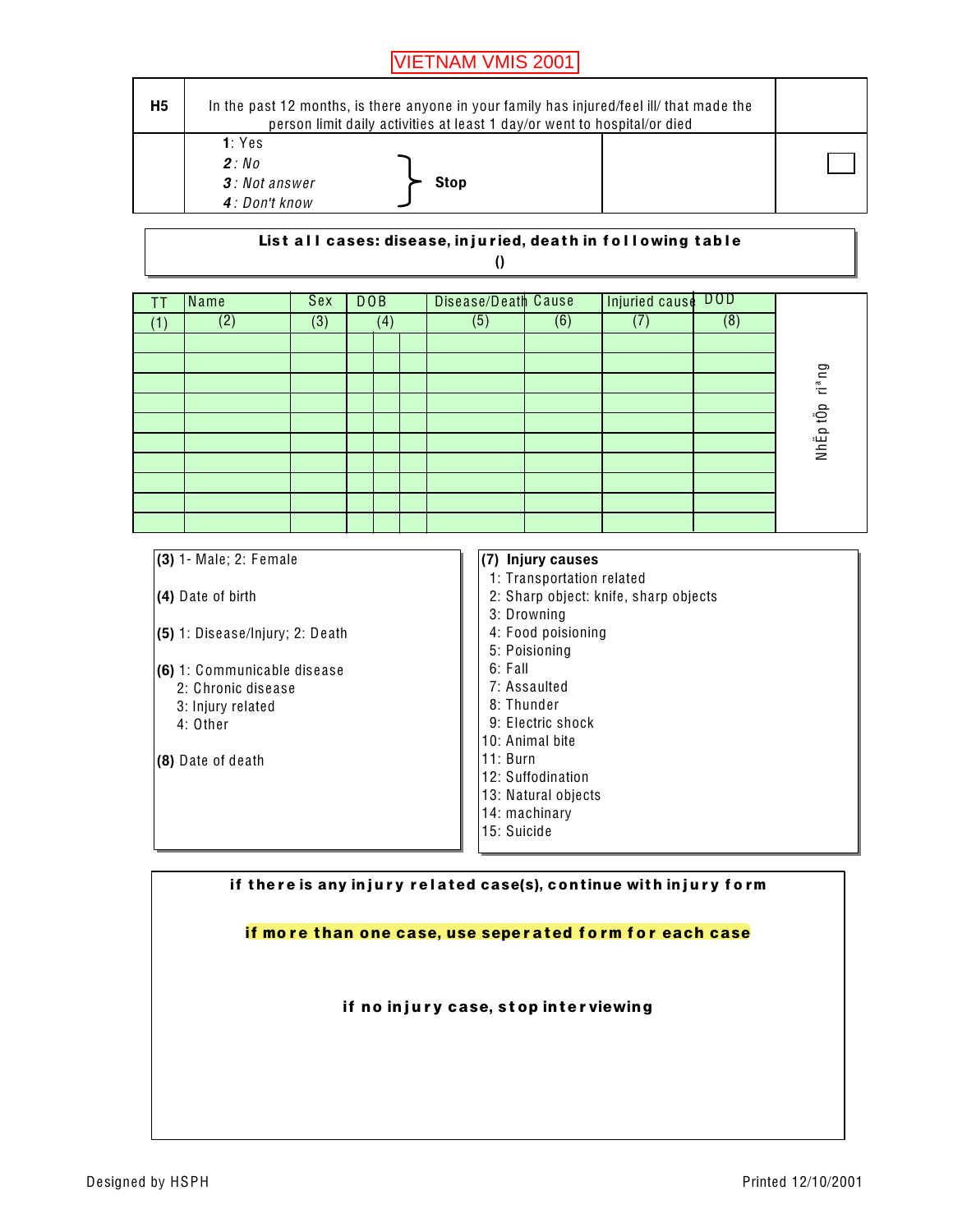|                | injury form                                          |          |        |             |           |      |  |
|----------------|------------------------------------------------------|----------|--------|-------------|-----------|------|--|
| <b>No</b>      | Question                                             |          |        |             |           | code |  |
| Q <sub>1</sub> | When the injur happened                              |          |        |             |           |      |  |
| Q2             | <b>Causes:</b>                                       |          |        |             |           |      |  |
|                | 1: Unintentional by other                            |          |        |             |           |      |  |
|                | 2: Unintentional by oneself<br>3: Intention by other | Go to Q4 |        |             |           |      |  |
|                | 4: Intention by oneself                              | Go to Q4 |        |             |           |      |  |
|                | 5: Natural                                           | Go to Q4 |        |             |           |      |  |
|                | 6: Not answer                                        | Go to Q4 |        |             |           |      |  |
|                | 7: Don't know                                        | Go to Q4 |        |             |           |      |  |
| Q3             | Do the victim know the person that made the cause    |          |        |             |           |      |  |
|                | 1: Yes                                               |          |        |             |           |      |  |
|                | What relationship                                    |          |        |             |           |      |  |
|                | 2: No, don't know                                    |          |        |             |           |      |  |
|                | 3: Not answer                                        |          |        |             |           |      |  |
|                | 4: Don't know                                        |          |        |             |           |      |  |
| Q4             | What is the cause of injury?                         |          |        |             |           |      |  |
|                | (Choose all causes)                                  |          |        |             |           |      |  |
|                | 1: Transportation related                            |          |        | Go to Q4.1  |           |      |  |
|                | 2: Unintentional by sharp object                     |          |        | Go to Q4.2  |           |      |  |
|                | 3: Downing                                           |          |        | Go to Q4.3  |           |      |  |
|                | 4: Food poisoning                                    |          |        | Go to Q4.4  |           |      |  |
|                | 5: Other poisoning                                   |          |        | Go to Q4.4  |           |      |  |
|                | 6: Fall                                              |          |        | Go to Q4.5  |           |      |  |
|                | 7: Electronic shock                                  |          |        | Go to Q4.6  |           |      |  |
|                | 8:Animal bite                                        |          |        | Go to Q4.7  |           |      |  |
|                | 9:Burning                                            |          |        | Go to Q4.8  |           |      |  |
|                | 10:Suffodination                                     |          |        | Go to Q4.9  |           |      |  |
|                | 11: Natural objects                                  |          |        | Go to Q4.10 |           |      |  |
|                | 12: Machinery                                        |          |        | Go to Q4.11 |           |      |  |
|                | 13: Lightening                                       |          |        | Go to Q4.12 |           |      |  |
|                | 14: Others                                           |          |        | Go to Q4.12 |           |      |  |
|                |                                                      |          | Victim |             | The other |      |  |
| Q4.1           | <b>Transportation</b>                                |          |        |             |           |      |  |
|                | 1: Car<br>2: Tricycle                                |          |        |             |           |      |  |
|                | 3: Bicycle                                           |          |        |             |           |      |  |
|                | 4: Motorcycle (<70cc)                                |          |        |             |           |      |  |
|                | 5: Motorcycle $(70 - 150$ cc)                        |          |        |             |           |      |  |
|                | 6: Motorcycle $($ > 150 cc)                          |          |        |             |           |      |  |
|                | 7: Small van $(1.5 ton)$                             |          |        |             |           |      |  |
|                | 8: Truck                                             |          |        |             |           |      |  |
|                | 9: Animal cab                                        |          |        |             |           |      |  |
|                | 10: Train                                            |          |        |             |           |      |  |
|                | 11: Boat, ship                                       |          |        |             |           |      |  |
|                | 12: Small cab                                        |          |        |             |           |      |  |
|                | 13: Pedestrian/other _______________________         |          |        |             |           |      |  |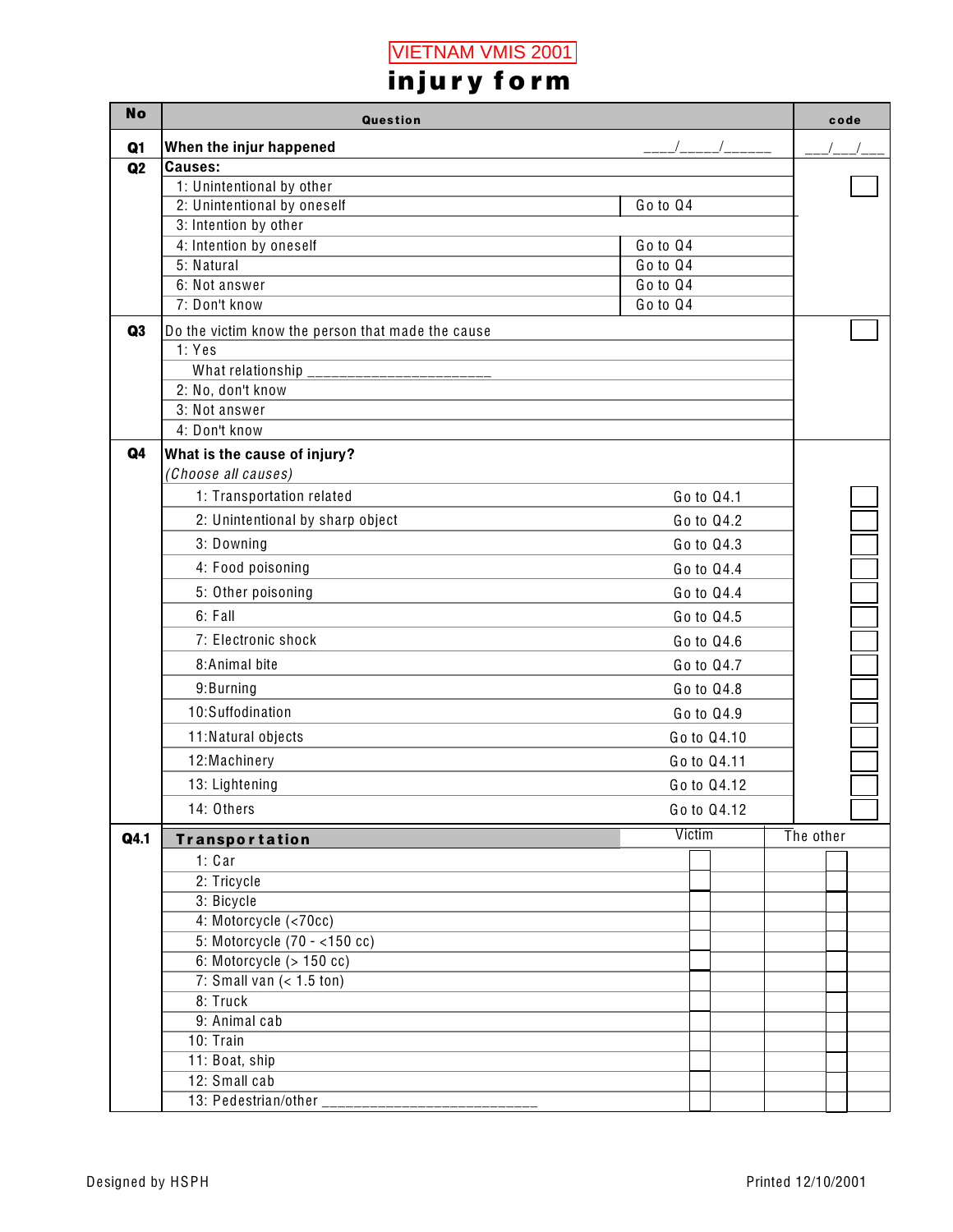|       | . <u>.</u>                                             |  |
|-------|--------------------------------------------------------|--|
|       | Q4.1a Victim was                                       |  |
|       | 1: Driver                                              |  |
|       | 2: Accompany with driver                               |  |
|       | 3: Other                                               |  |
| Q4.2  | <b>Sharp objects</b>                                   |  |
|       | 1: Fire arm                                            |  |
|       |                                                        |  |
|       | 2: Sport gun                                           |  |
|       | 3: Knife                                               |  |
|       | 4: Explosion                                           |  |
|       | 5: Other _______ <del>__________________________</del> |  |
| Q4.3  | <b>Downing</b>                                         |  |
|       | 1: Bathtub                                             |  |
|       | 2: Swimming pool                                       |  |
|       | 3: River/stream                                        |  |
|       | 4: Pond                                                |  |
|       | 5: Sea                                                 |  |
|       | 6: Dwelling                                            |  |
|       | 7: Other                                               |  |
| Q4.4  | Poisoning                                              |  |
|       | 1: Pharmaceutical over dose                            |  |
|       | 2: Liquid poison                                       |  |
|       | 3: Drug use                                            |  |
|       | 4: Gas or poisonous smoke                              |  |
|       | 5: Food poisoning                                      |  |
|       | 6: Poisonous fruit                                     |  |
|       | 7: Alcohol/                                            |  |
|       | 8: Other___________ <del>_________________</del>       |  |
| Q4.5  | Fall                                                   |  |
|       | 1: Stair                                               |  |
|       | 2: Ground                                              |  |
|       | 3: Street                                              |  |
|       | 4: Elevator                                            |  |
|       | 5: Tree                                                |  |
|       | 6: Sport ground                                        |  |
|       | 7: Building                                            |  |
|       | 8: Funiture                                            |  |
|       | 9: Vehicle                                             |  |
|       | 10: Toilet                                             |  |
|       | 11: Bathtub                                            |  |
|       | 12: Hole                                               |  |
|       | 13:0ther_____________________                          |  |
| Q4.5a | <b>Falling cause</b>                                   |  |
|       |                                                        |  |
|       | 1: Slipping                                            |  |
|       | 2: Jumping                                             |  |
|       | 3: Hitting                                             |  |
|       | 4: Overbalance                                         |  |
|       | 5: Epileptic fit                                       |  |
|       |                                                        |  |
|       |                                                        |  |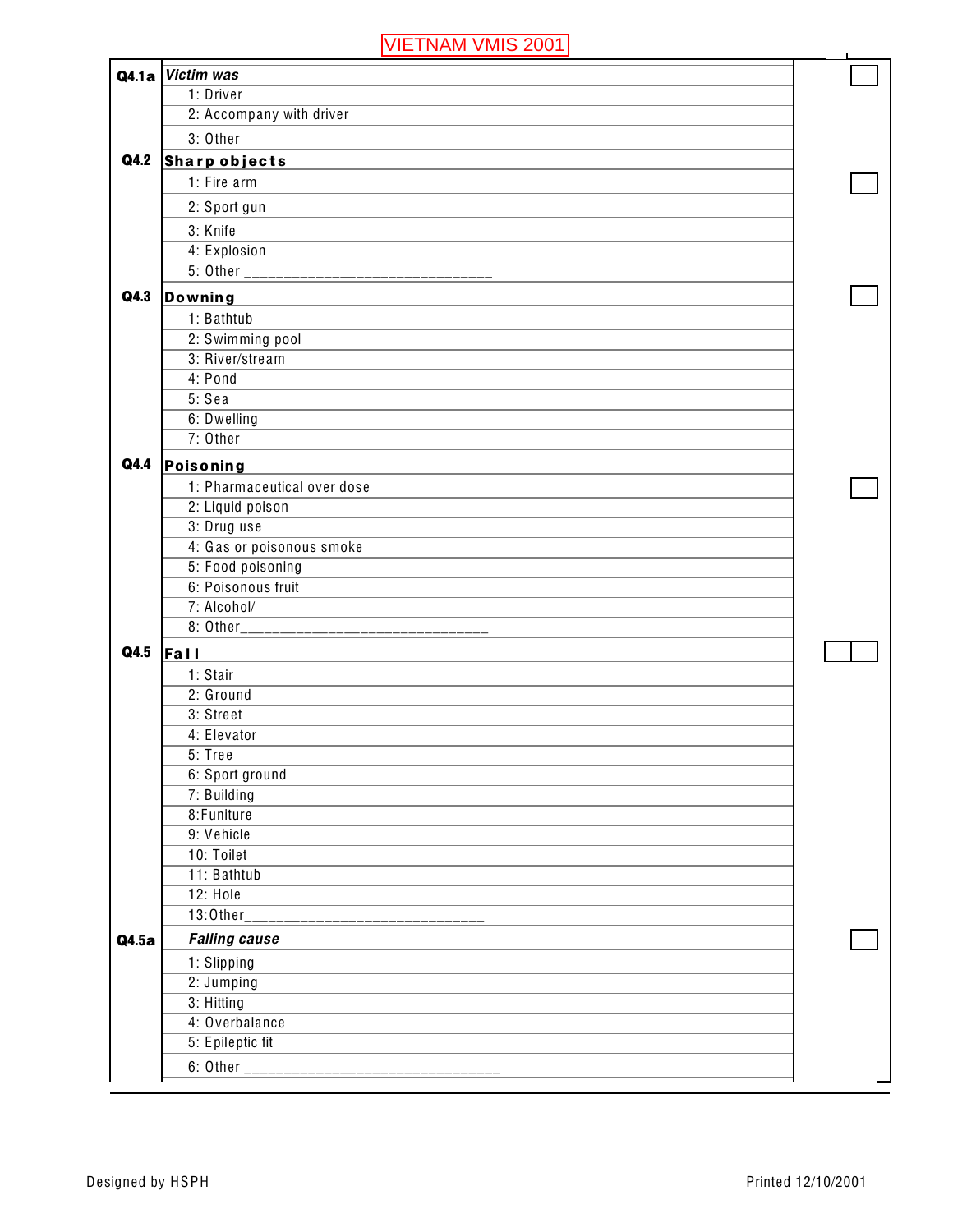| Q4.6  | VIETNAM VMIS 2001                                                                                                                  |  |
|-------|------------------------------------------------------------------------------------------------------------------------------------|--|
|       | <b>Electronic shock</b>                                                                                                            |  |
|       | 1: Touch opened electric cable                                                                                                     |  |
|       | 2: Touch electric equipment<br>3: Touch electric wallet/socket                                                                     |  |
|       |                                                                                                                                    |  |
|       | 4: Using electrical catching equipment<br>5: Electric fence                                                                        |  |
|       |                                                                                                                                    |  |
|       |                                                                                                                                    |  |
| Q4.7  | <b>Animal bite</b>                                                                                                                 |  |
|       | 1: Feeding animal at home<br>Ghi râ: _______________                                                                               |  |
|       | 2: Feeding animal at farm<br>Ghi râ: ________________                                                                              |  |
|       | 3: Feeding animal for trade<br>Ghi râ: ________________                                                                            |  |
|       | 4: Ownerless animal (dog, cat,)                                                                                                    |  |
|       | 5: Wise animal (bee, snake,)<br>Ghi râ: ________________                                                                           |  |
|       |                                                                                                                                    |  |
| Q4.8  | <b>Burning</b><br>and the control of the control of the control of the control of the control of the control of the control of the |  |
|       | 1: Cigarette/pipe                                                                                                                  |  |
|       | 2: Cooking equipment                                                                                                               |  |
|       | 3: fireplace                                                                                                                       |  |
|       | 4: Electrical burn                                                                                                                 |  |
|       | 5: Machinery device                                                                                                                |  |
|       | 6:Firework/other expositive thing                                                                                                  |  |
|       | 7: Hot water/hot steam                                                                                                             |  |
|       | 8: Hot food                                                                                                                        |  |
|       | 9: Chemical agent                                                                                                                  |  |
|       | 10: Slacked lime                                                                                                                   |  |
|       |                                                                                                                                    |  |
|       |                                                                                                                                    |  |
| Q4.9  | <b>Suffocation</b>                                                                                                                 |  |
|       | 1: Nylon bag                                                                                                                       |  |
|       | 2: Blanket and pillow                                                                                                              |  |
|       | 3: Hanging                                                                                                                         |  |
|       | 4: Strange object in throat                                                                                                        |  |
|       | 5: Suffocated by buried                                                                                                            |  |
|       | $6:$ other $\_$                                                                                                                    |  |
| Q4.10 | Natural object                                                                                                                     |  |
|       | 1: Object from sky                                                                                                                 |  |
|       | 2: Tree branches                                                                                                                   |  |
|       |                                                                                                                                    |  |
|       |                                                                                                                                    |  |
|       | Q4.11  Injury caused by machine                                                                                                    |  |
|       | 1: Power-loom/                                                                                                                     |  |
|       | 2: Tractor/plow                                                                                                                    |  |
|       | 3: Sawmill                                                                                                                         |  |
|       | 4. Brick-machine                                                                                                                   |  |
|       |                                                                                                                                    |  |
|       | Q4.12 Other causes                                                                                                                 |  |
|       | Thunderstruck                                                                                                                      |  |
|       | 2:<br>_________________                                                                                                            |  |
|       | 3:                                                                                                                                 |  |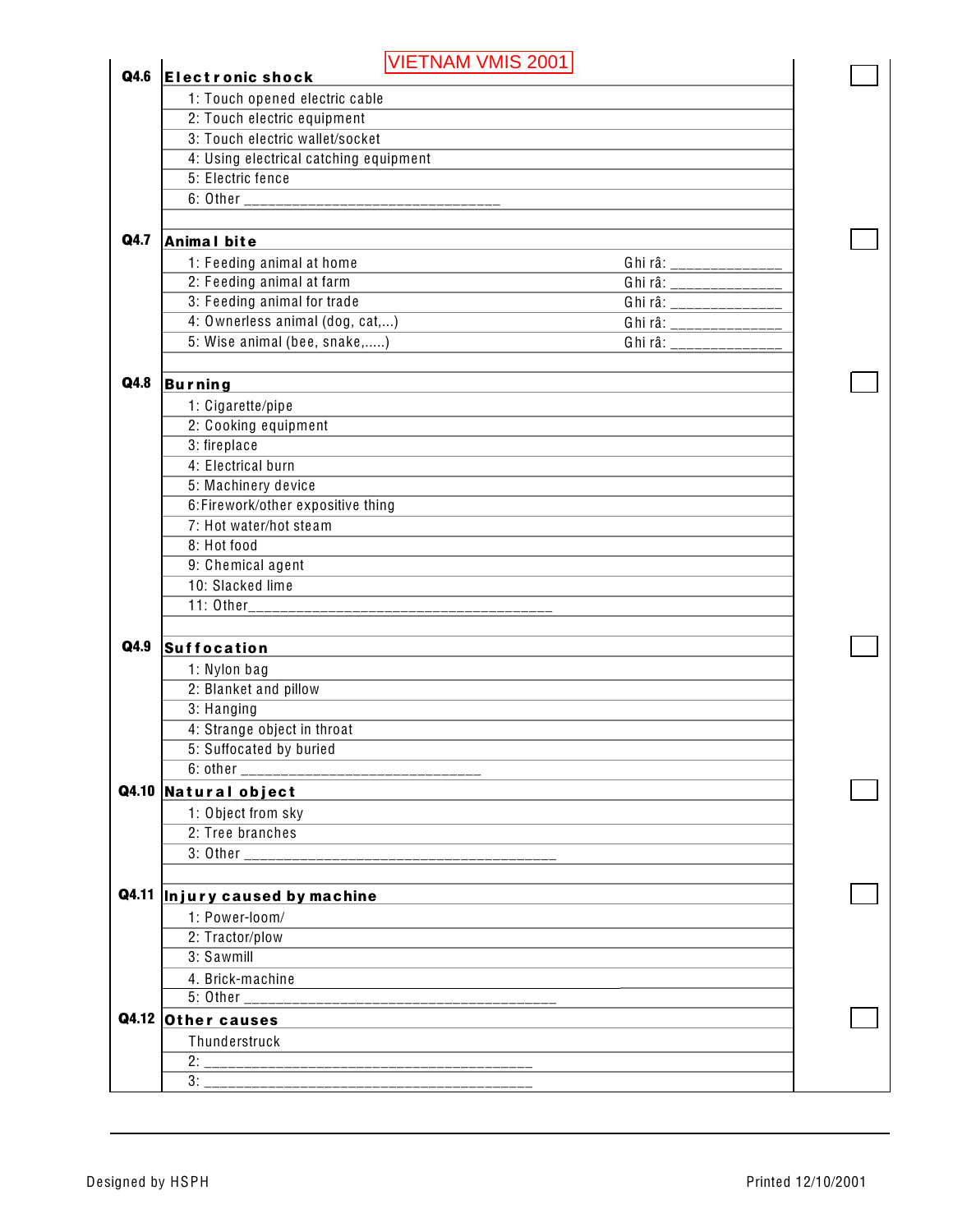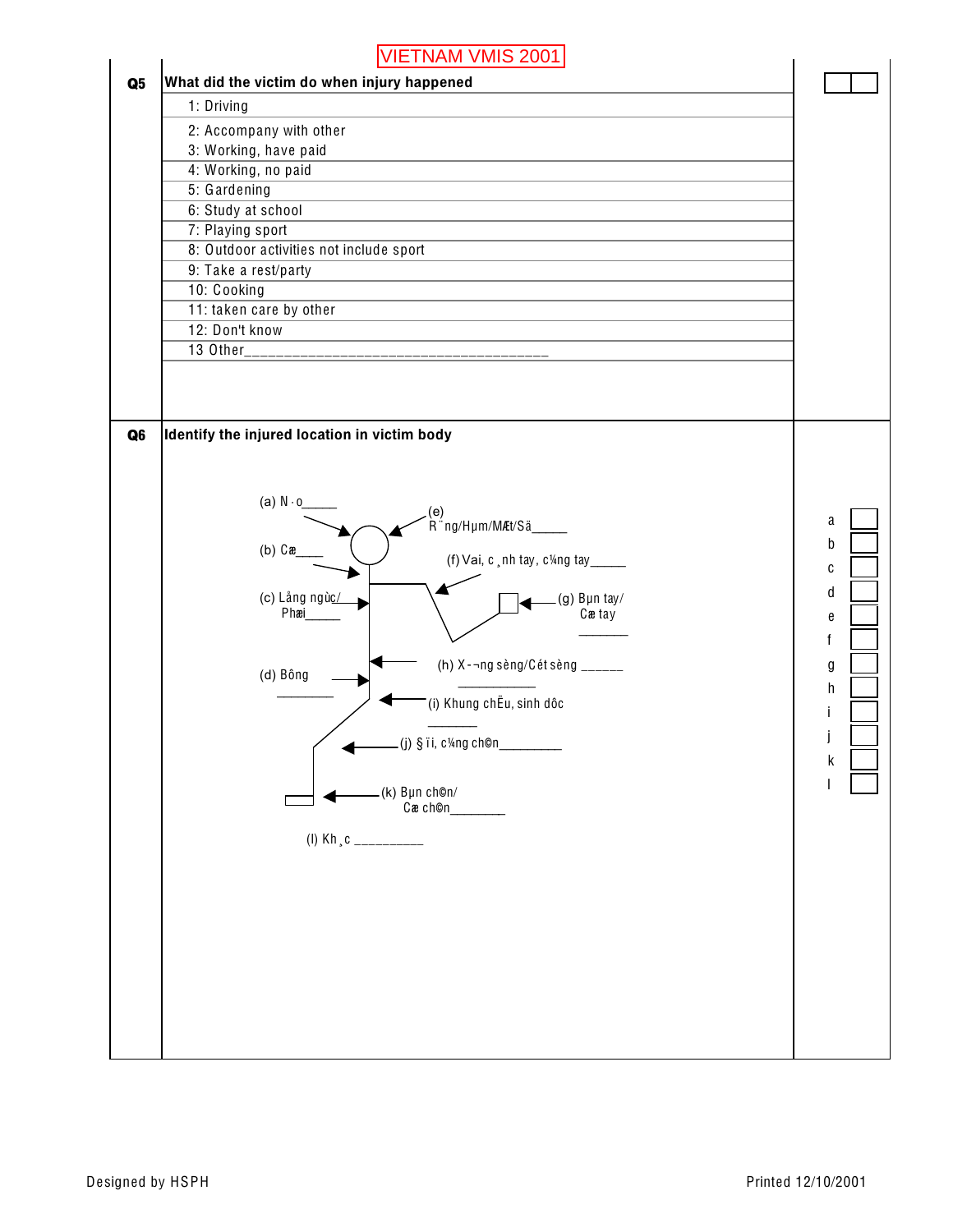| Q7             | Where the injury happened                                              |           |  |
|----------------|------------------------------------------------------------------------|-----------|--|
|                | 1: In a house                                                          |           |  |
|                | 2:0 utside the house(near by)                                          |           |  |
|                | 3: At school                                                           |           |  |
|                | 4: At child garden                                                     |           |  |
|                | 5: At sanatorium                                                       |           |  |
|                | 6: Health care facilities (include hospital)                           |           |  |
|                | 7: In highway                                                          |           |  |
|                | 8: Parking area                                                        |           |  |
|                | 9: Sport area                                                          |           |  |
|                | 10: Trading area                                                       |           |  |
|                | 11: Office                                                             |           |  |
|                | 12: Farm/field                                                         |           |  |
|                | 13: Park/entertainment areas                                           |           |  |
|                | 14: River/stream/pond/lake/sea                                         |           |  |
|                | 15: Construction area                                                  |           |  |
|                | 16: Swimming pool                                                      |           |  |
|                | 17: Mining area                                                        |           |  |
|                |                                                                        |           |  |
|                |                                                                        |           |  |
|                | 20: Not answer                                                         |           |  |
|                | 21: Don't know                                                         |           |  |
|                | if it is death case, move to q21 otherwise continue with next question |           |  |
| Q <sub>8</sub> | Due to this injury, did the victim have go to hospital at least        |           |  |
|                | 1 day and 1 night?                                                     |           |  |
|                | 1: Yes                                                                 |           |  |
|                | 2: No                                                                  | Go to Q10 |  |
|                | 3: Not answer                                                          | Go to Q10 |  |
|                | 4: Don't know                                                          | Go to Q10 |  |
| Q <sub>9</sub> | If yes, for how many day _____________                                 |           |  |
| Q10            | Is victim working?                                                     |           |  |
|                | 1: Yes                                                                 |           |  |
|                | 2: No                                                                  | Go to Q13 |  |
| Q11            | Did the victim have leave off work?                                    |           |  |
|                | 1: Yes                                                                 |           |  |
|                | 2: No                                                                  | Go to Q13 |  |
|                | 3: Not answer                                                          | Go to Q13 |  |
|                |                                                                        |           |  |
|                | 4: Don't know                                                          | Go to Q13 |  |
| Q12            |                                                                        |           |  |
| Q13            | Is the victim studying?                                                |           |  |
|                | 1: Yes                                                                 |           |  |
|                | 2: No                                                                  | Go to Q16 |  |

٦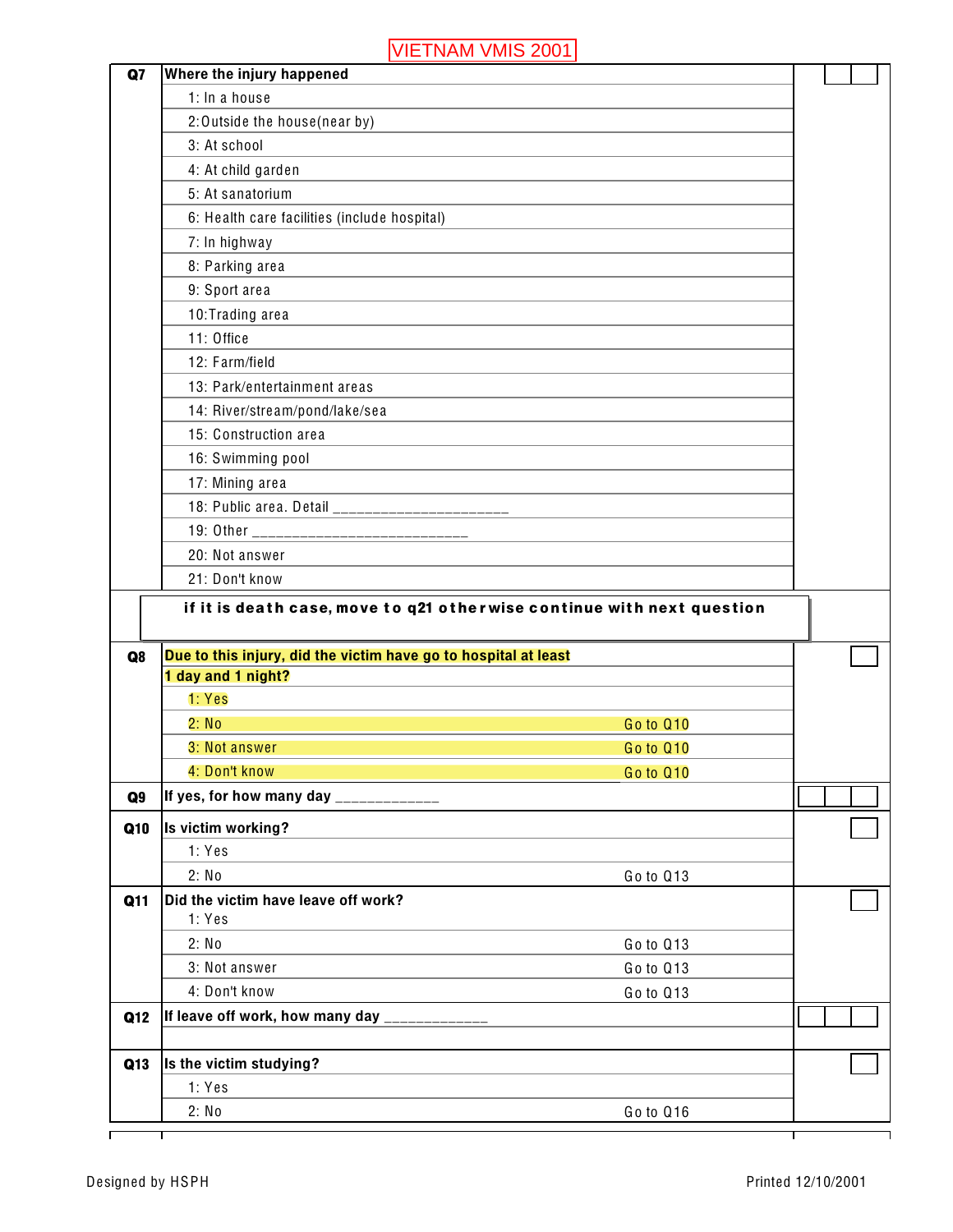| Q14 | VIETNAM VMIS 2001 <br>Is he/she have to leave off school?         |           |  |
|-----|-------------------------------------------------------------------|-----------|--|
|     | 1: Yes                                                            |           |  |
|     | 2: No                                                             | Go to Q16 |  |
|     | 3: Not answer                                                     | Go to Q16 |  |
|     | 4: Don't know                                                     | Go to Q16 |  |
| Q15 | If yes, how many day _____________                                |           |  |
| Q16 | Due to the injury, was the victim have suffered from              |           |  |
|     | permanent following disabilities?                                 |           |  |
|     | 1: Sightless/blindness                                            |           |  |
|     | 2: Hard of hearing/deaf                                           |           |  |
|     | 3: Disfunction in waking/handling                                 |           |  |
|     | 4: Mental disfunction                                             |           |  |
|     |                                                                   |           |  |
|     |                                                                   |           |  |
|     | 6: Don't know                                                     |           |  |
|     | 7: Not answer<br>8: No                                            |           |  |
|     |                                                                   |           |  |
| Q17 | Because of injury, did the victim need support from other in      |           |  |
|     | daily activities such as: taking bath, eating, moving, etc/       |           |  |
|     | 1: Yes                                                            |           |  |
|     | 2: No                                                             | Go to Q19 |  |
|     | 3: Not answer                                                     | Go to Q19 |  |
|     | 4: Don't know                                                     | Go to Q19 |  |
| Q18 | If yes, for how long                                              |           |  |
|     |                                                                   |           |  |
|     | 2: More than 3 months                                             |           |  |
|     | 3: Permanent<br>4: Don't know                                     |           |  |
|     |                                                                   |           |  |
| Q19 | Because of injury, do the victim need suport from other in        |           |  |
|     | other activities such as: shopping, going out, go to school, etc. |           |  |
|     | 1: Yes                                                            |           |  |
|     | 2: No                                                             | Go to Q21 |  |
|     | 3: Not answer                                                     | Go to Q21 |  |
|     | 4: Don't know                                                     | Go to Q21 |  |
| Q20 | If yes, for how long                                              |           |  |
|     | 1: Number of day                                                  |           |  |
|     | 2: More than 3 months                                             |           |  |
|     |                                                                   |           |  |
|     | 3: Permanent<br>4: Don't know                                     |           |  |